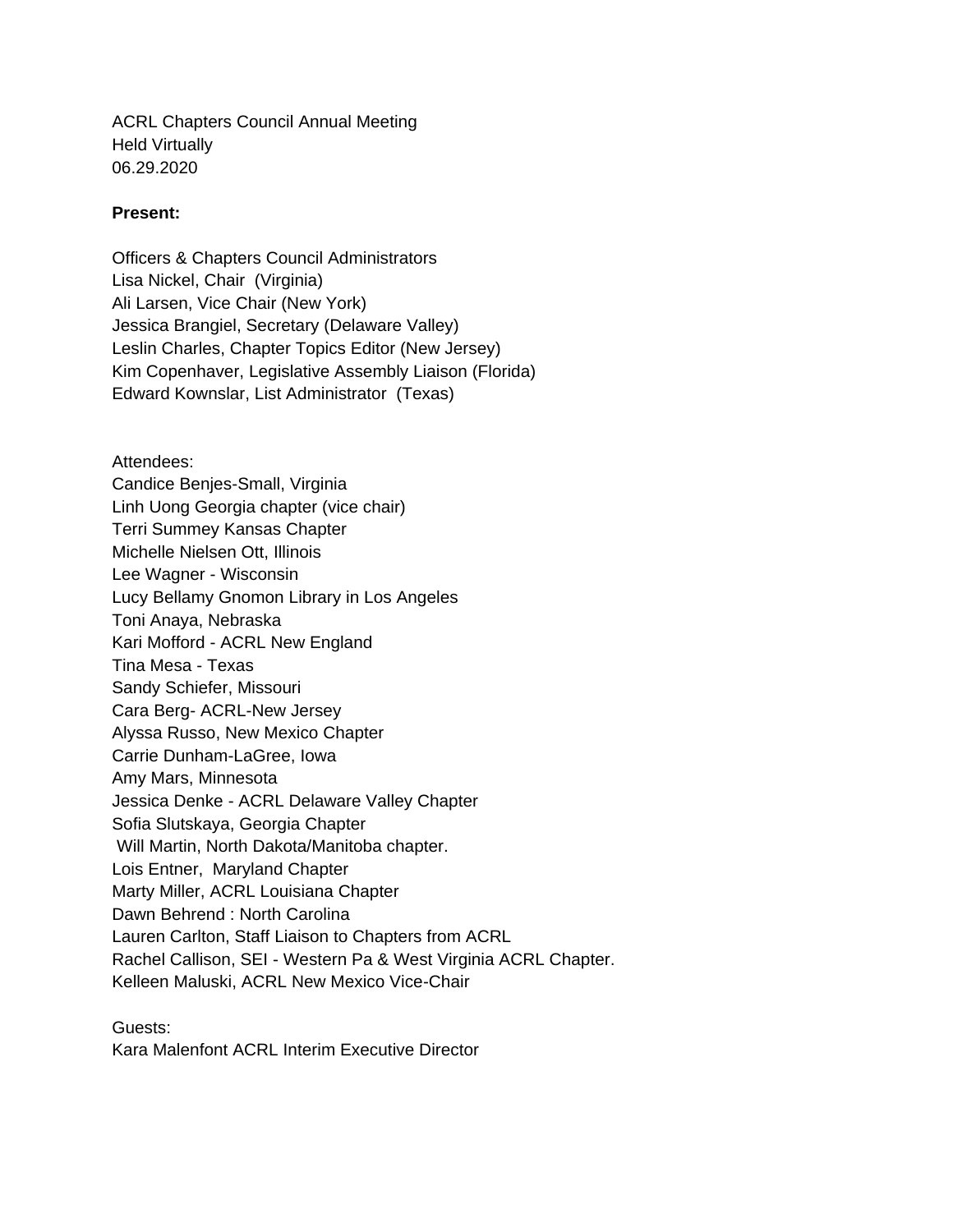Welcome--Lisa Nickels, Chair

Introduction of Executive Council members

Introduction of members/chapters

Elections/open positions

- Two open positions, Vice Chair & Secretary
	- Candidate for Vice Chair running unopposed Dawn Berhand, Instruction and Outreach Librarian at Lenoir-Rhyne University, Chair North Carolina's state chapter of ACRL
- One voter per chapter, held via chat
	- Dawn elected as new Vice Chair for Chapters Council, her term will begin July 1, 2020
- Seeking candidate to fulfill the secretary position reach out to Ali Larsen if interested
- Two open administrative positions Legislative Network Coordinator and LibGuide **Administrator**

Report from Leslin Charles - Chapter topics newsletter

- Leslin has been editor for the Chapter topics newsletter for 3 years, under her guidance the newsletter was moved to a LibGuide format.
- Typically, the newsletter comes out twice a year, spring and fall spring deadline is April 30th however it was postponed this year due to COVID-19.
- A new call will go out for contributions by the end of July. The delayed spring edition will become a summer edition published at the end of August
- Discussion about devoting the spring/summer edition to library responses to COVID-19 and/or to social justice issues -
- Guidelines for contributions: <http://www.ala.org/acrl/aboutacrl/directoryofleadership/chapters/topics/contributortips>
- Deadline for fall contributions will be October 31

Update from Kara Malenfont - Interim ACRL Executive Director

- ACRL plans to post the position opening for the Executive Director position soon with a goal to fill the position by January 2021
- COVID-19 resulted in the cancellation of several face to face conference events -ALA Annual, Rare Books and Manuscripts Section of ACRL, ACRL Roadshows on hold right now.
- ALA/ACRL staff continue to work virtually
- [ACRL Together Wherever](http://www.ala.org/acrl/conferences/atw) held in June phenomenal sessions. Kara would like to highlight the President's Programming - Shifting the Center - highest rated ACRL program ever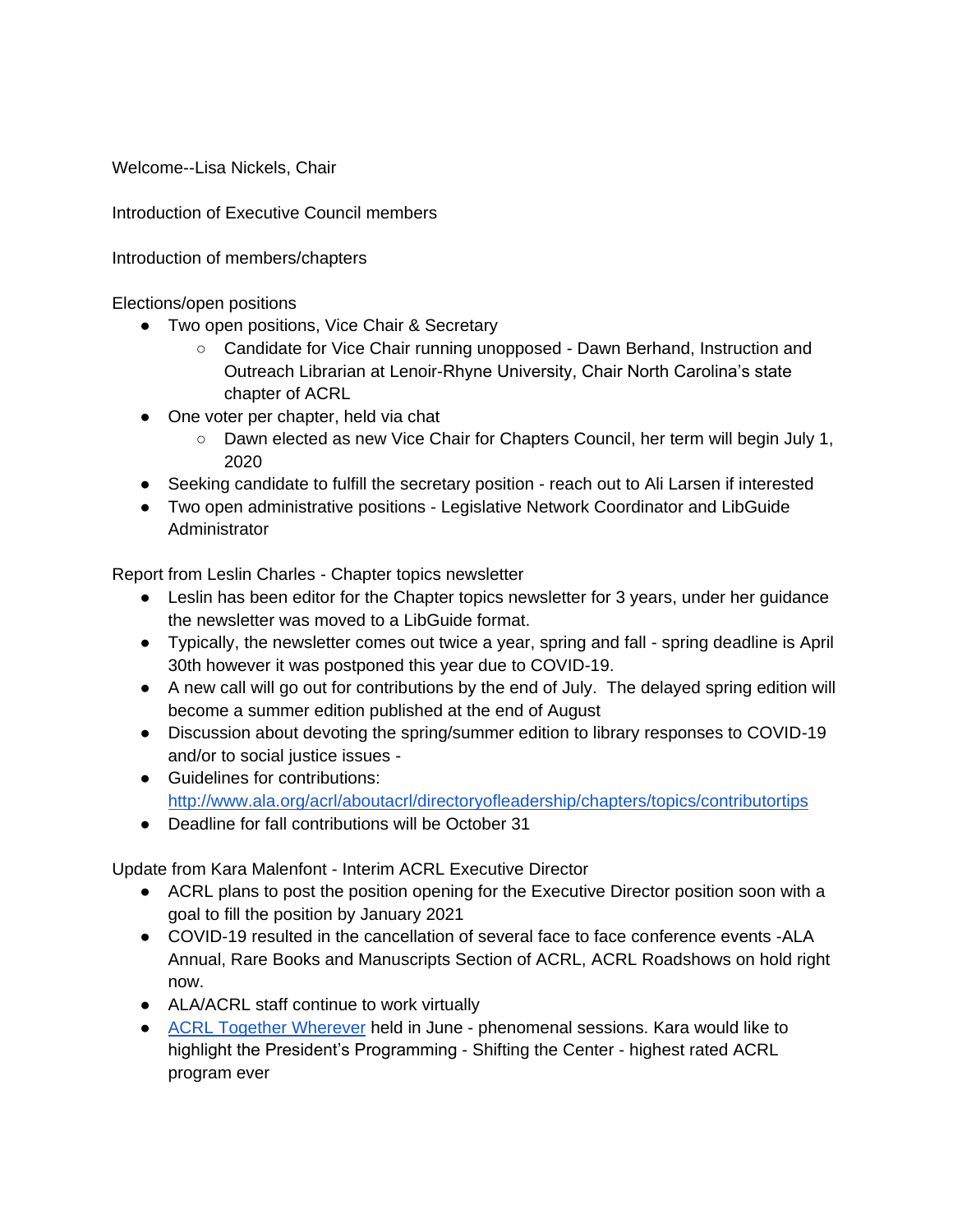- Over 2700 registrations for Together Wherever and over 4600 folks logged in and watched
- Virtual format reached a much wider audience
- ACRL is seeing declines in memberships, decline in sales in publications and conference registrations due to COVID-19 - changes will be coming as a result
- ALA staff dealing with 28 days of furlough between 8/2020 and 8/2021. Staff may need extra time to meet needs but are still available and ready to help
- ALA reorganization SCOE final recommendations reported recently and the outcome is 2 new working groups have been charged.
	- Forward Together Working Group reports coming in January
	- Fiscal Analysis Working Group
- 3 divisions have approved to unite ALCTS, LITA & LLAMA have formed CORE Leadership, Infrastructure, Futures
- [ASGCLA](http://www.ala.org/asgcla/) in process of dissolving
- [RUSA](http://www.ala.org/rusa/) has formed a futures task force
- PLA and ACRL developed [survey](http://www.ala.org/tools/covid/libraries-respond-covid-19-survey) of community impact of COVID19 results
- ALA sold headquarters building, ALA/ACRL staff have moved and are getting settled
- ALA recently approved Operating Agreement Working Group to determine how divisions work with ALA - ACRL following the work of this group
- <http://www.ala.org/aboutala/2020-division-annual-reports-ala-council>
- Midwinter 2021 still scheduled for Indianapolis but will be carefully considered if not safe to hold in person - this is the last regular midwinter meeting. In the future Midwinter will focus more on content and less on business meetings. Space won't be allocated for business meetings at the onsite conference.

Lauren Carlton--ACRL Program Coordinator

● Please send roster updates to Lauren. New chapter board members. Thank you to those who have already sent them in.

<http://www.ala.org/acrl/aboutacrl/directoryofleadership/chapters/roster>

- Link to [chapter websites via map](http://www.ala.org/acrl/aboutacrl/directoryofleadership/chapters/roster) please alert Lauren if any information needs updating
- Chapters get 2 free webcasts per year [ACRL E-Learning](http://www.ala.org/acrl/conferences/elearning/courses) if interested in hosting contact [Margo Conahan](mailto:mconahan@ala.org) and cc [Lauren.](mailto:lcarlton@ala.org)
- Reimbursement for chapter requests are due August 15th these funds don't roll over year to year - <http://www.ala.org/acrl/resources/policies/chapter5#5four>
- Annual reporting Plan for Excellence report links to survey have gone out to chapters.

Kim Copenhaver Legislative Update

- ACRL Legislative Agenda for 2020 year
- Resources available to chapters and work being done in states for messaging to align with work being done at national level
- <http://www.ala.org/acrl/issues/acrlspeaksout>
- **•** ACRL Legislative Network Liaison works with the ACRL Government Relations **Committee**